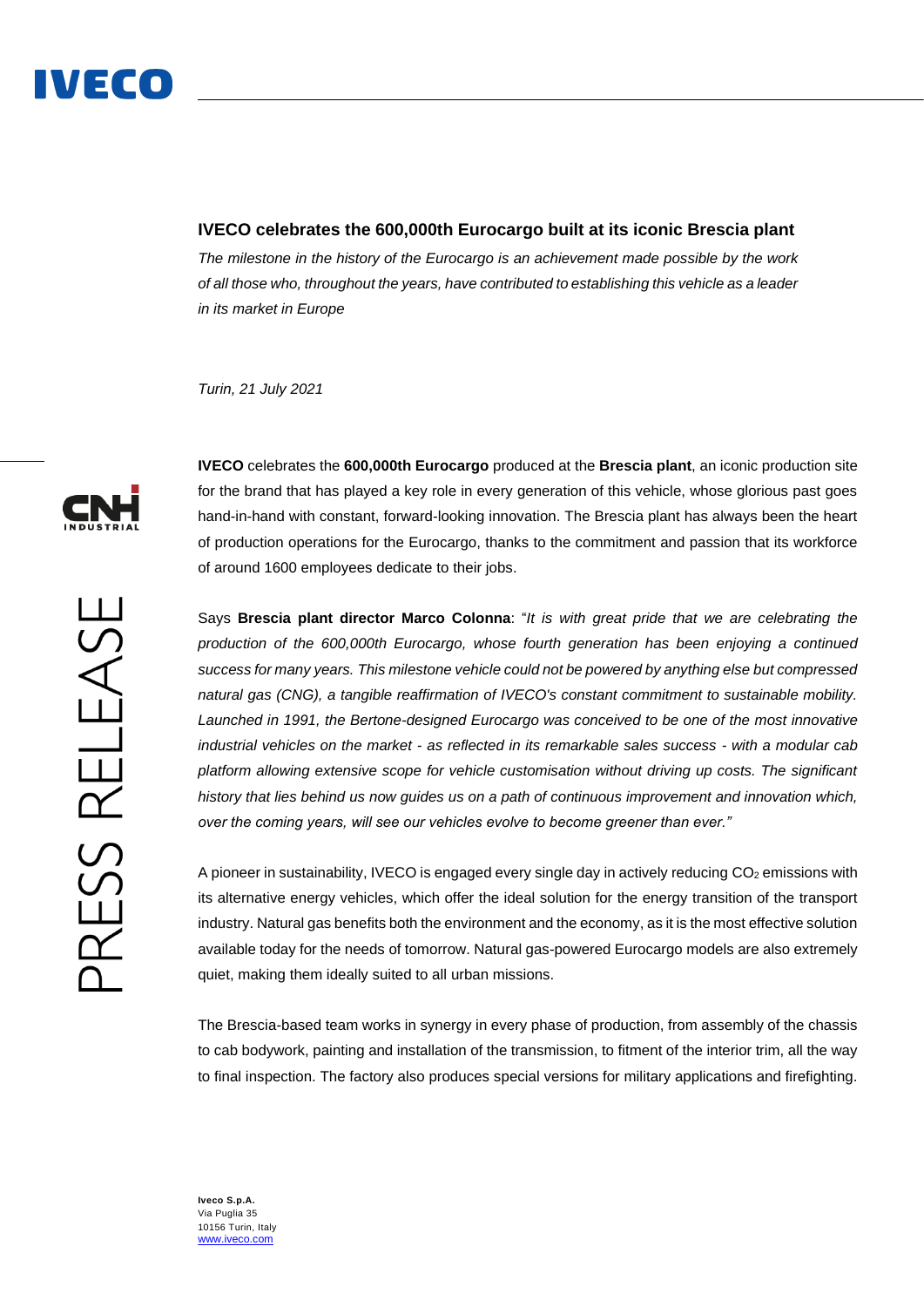

This flexibility is made possible by teamwork and by the 'World Class Manufacturing' integrated production system, which was introduced in 2007 with the goal of achieving zero defects, inefficiencies, waste and accidents. This gives the Eurocargo an edge, not only for its design, but also for its performance.

The origins of the plant date back to 1903, when Roberto Züst founded Fabbrica Automobili, a company that went on to become Officine Meccaniche (OM) in 1928 and was acquired by Fiat in 1968. After initially manufacturing cars (including race cars), OM moved to the agricultural sector and then on to industrial vehicles. In 1975, OM was among the "founding partners" of the new-born company IVECO. In 1991, the factory was chosen as the site where production of the new Eurocargo would begin. The plant thus became the "home" of this model, and went on to play a key role in plotting the roadmap towards high-tech, sustainable vehicles. The plant itself is committed to safeguarding the environment and sustainability, and over the next few months, approximately 20,000 m² of solar panels will be installed at the site, cutting  $CO<sub>2</sub>$  emissions by 1300 tonnes per year.

[ENDS]